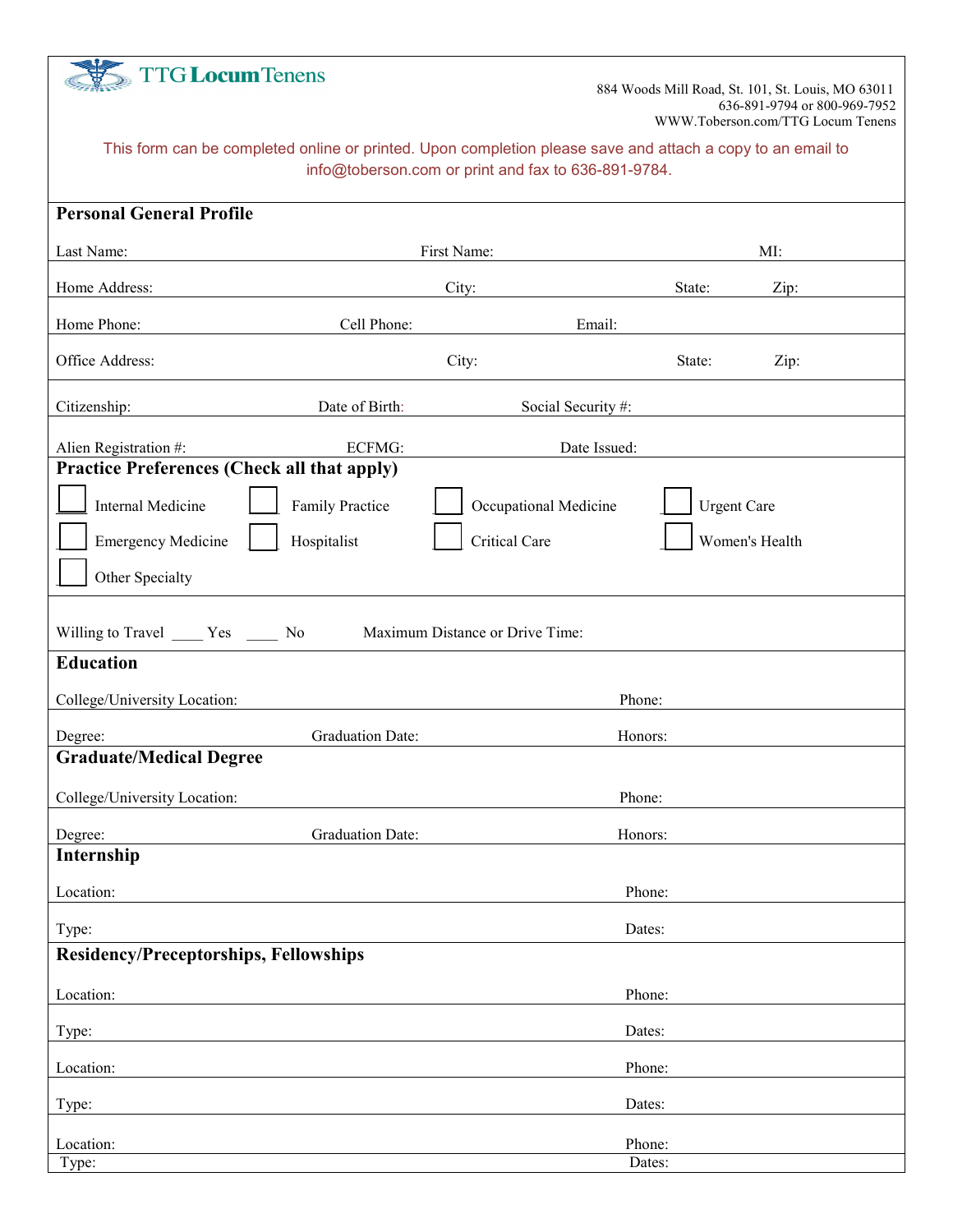| Licensing (List all medical licenses ever held)                                                                                                                                                                                      | Date Issued   | Date Expires   |  |  |  |  |
|--------------------------------------------------------------------------------------------------------------------------------------------------------------------------------------------------------------------------------------|---------------|----------------|--|--|--|--|
| License #:<br>State:                                                                                                                                                                                                                 |               |                |  |  |  |  |
| Controlled Substance Certificate#:                                                                                                                                                                                                   |               |                |  |  |  |  |
| License#:<br>State:                                                                                                                                                                                                                  |               |                |  |  |  |  |
| Controlled Substance Certificate#:                                                                                                                                                                                                   |               |                |  |  |  |  |
| License #:<br>State:                                                                                                                                                                                                                 |               |                |  |  |  |  |
| Controlled Substance Certificate#:                                                                                                                                                                                                   |               |                |  |  |  |  |
| State:<br>License#:                                                                                                                                                                                                                  |               |                |  |  |  |  |
| Controlled Substance Certificate#:                                                                                                                                                                                                   |               |                |  |  |  |  |
| Federal Narcotics Certificate #:                                                                                                                                                                                                     |               |                |  |  |  |  |
| NPI#<br>Medicare#<br>Medicaid #                                                                                                                                                                                                      | UPIN#         |                |  |  |  |  |
| <b>Actions</b> (Have any of the following ever been, or are any currently in the process of being denied, revoked, suspended, reduced,<br>Limited, placed on probation, not renewed, or relinquished? If "YES", attach explanation.) |               |                |  |  |  |  |
| Any State Medical License                                                                                                                                                                                                            | Yes           | N <sub>o</sub> |  |  |  |  |
| Other professional registration or license(s)                                                                                                                                                                                        | Yes           | N <sub>0</sub> |  |  |  |  |
| Federal DEA or State Controlled Substance Certificate Registration                                                                                                                                                                   | Yes           | No             |  |  |  |  |
| Academic appointment                                                                                                                                                                                                                 | Yes           | N <sub>0</sub> |  |  |  |  |
| Membership on any medical staff                                                                                                                                                                                                      | Yes           | N <sub>0</sub> |  |  |  |  |
| Clinical privileges at any health care facility                                                                                                                                                                                      | Yes           | N <sub>o</sub> |  |  |  |  |
| Prerogatives/rights on any medical staff                                                                                                                                                                                             | Yes           | No             |  |  |  |  |
| Other institutional affiliation or status threat                                                                                                                                                                                     | Yes           | No             |  |  |  |  |
| Professional society membership or fellowship/board certification                                                                                                                                                                    | Yes           | N <sub>0</sub> |  |  |  |  |
| Professional office privileges                                                                                                                                                                                                       | Yes           | N <sub>0</sub> |  |  |  |  |
| Any Other type of professional sanction                                                                                                                                                                                              | Yes           | N <sub>o</sub> |  |  |  |  |
| Have you ever been charged or convicted of a felony, pleaded "no contest" or<br>Have been placed on probation for any offense other than a traffic violation?                                                                        | Yes           | No             |  |  |  |  |
| <b>Certification</b>                                                                                                                                                                                                                 |               |                |  |  |  |  |
| Are you Board Certified?<br>Name of Board:                                                                                                                                                                                           | Certificate#: |                |  |  |  |  |
| Are you scheduled to sit for the exam?<br>Yes<br>Date Schedule:<br>Are you Board Eligible?<br>No                                                                                                                                     |               |                |  |  |  |  |